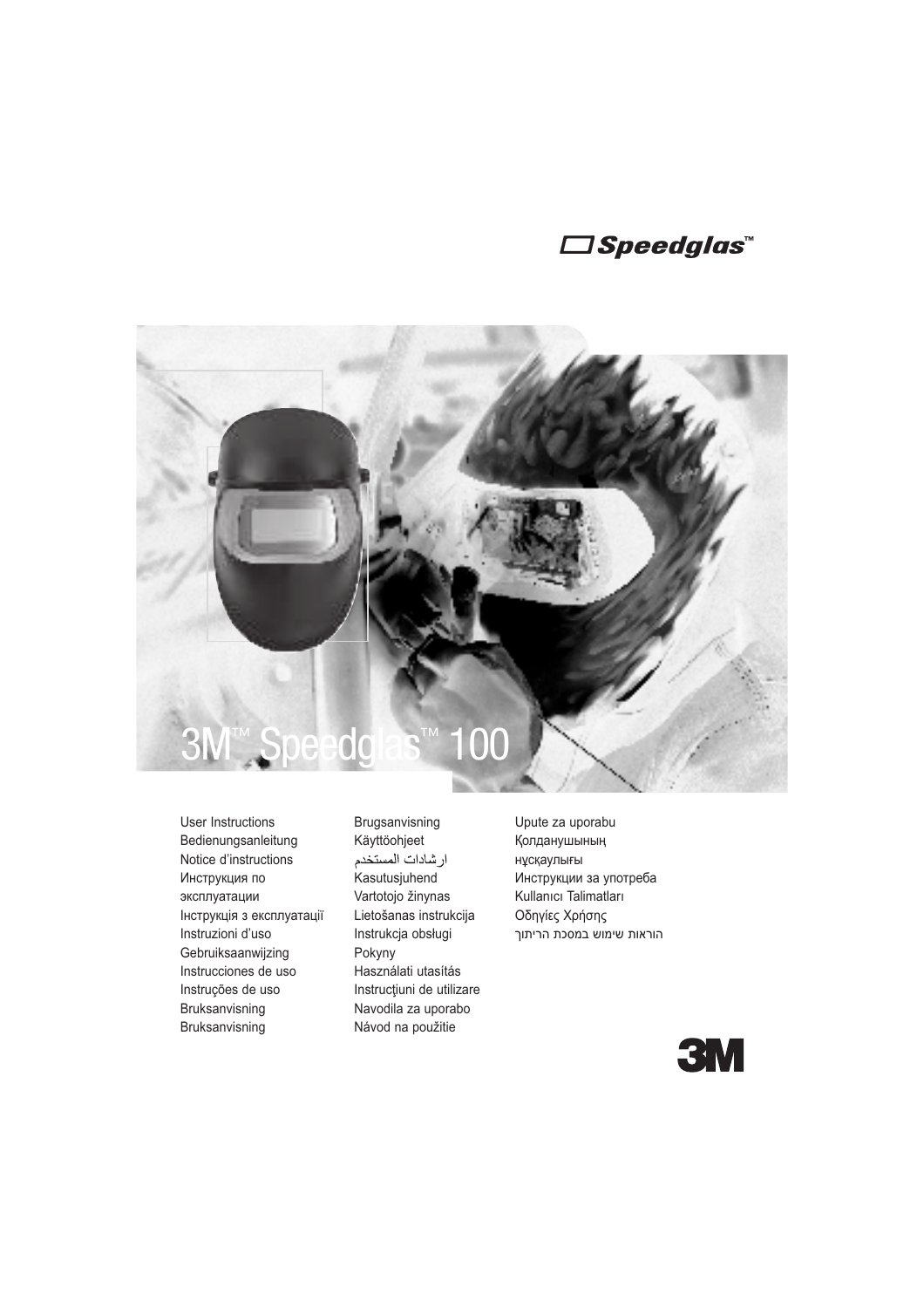# $\Box$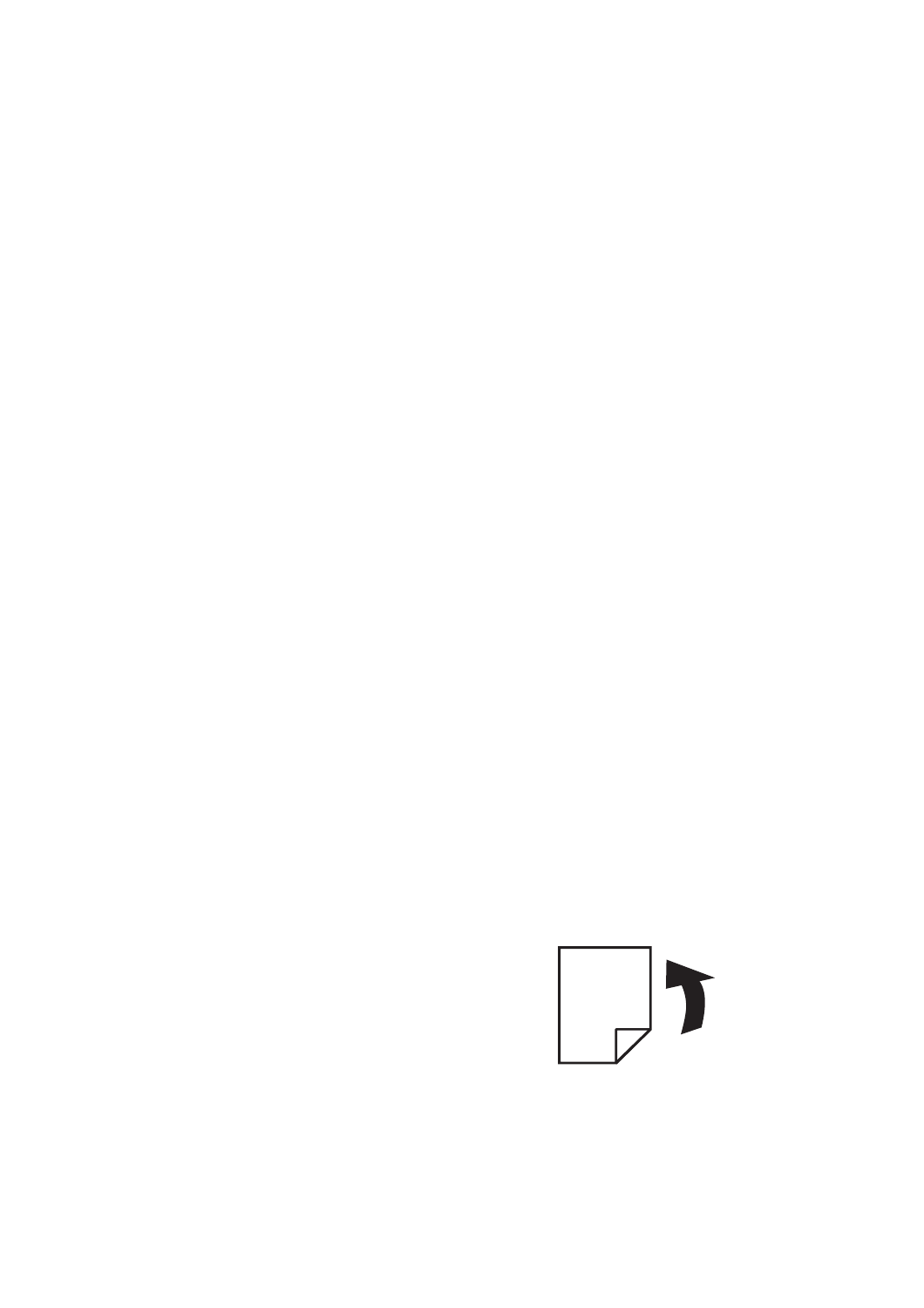

**Parts List**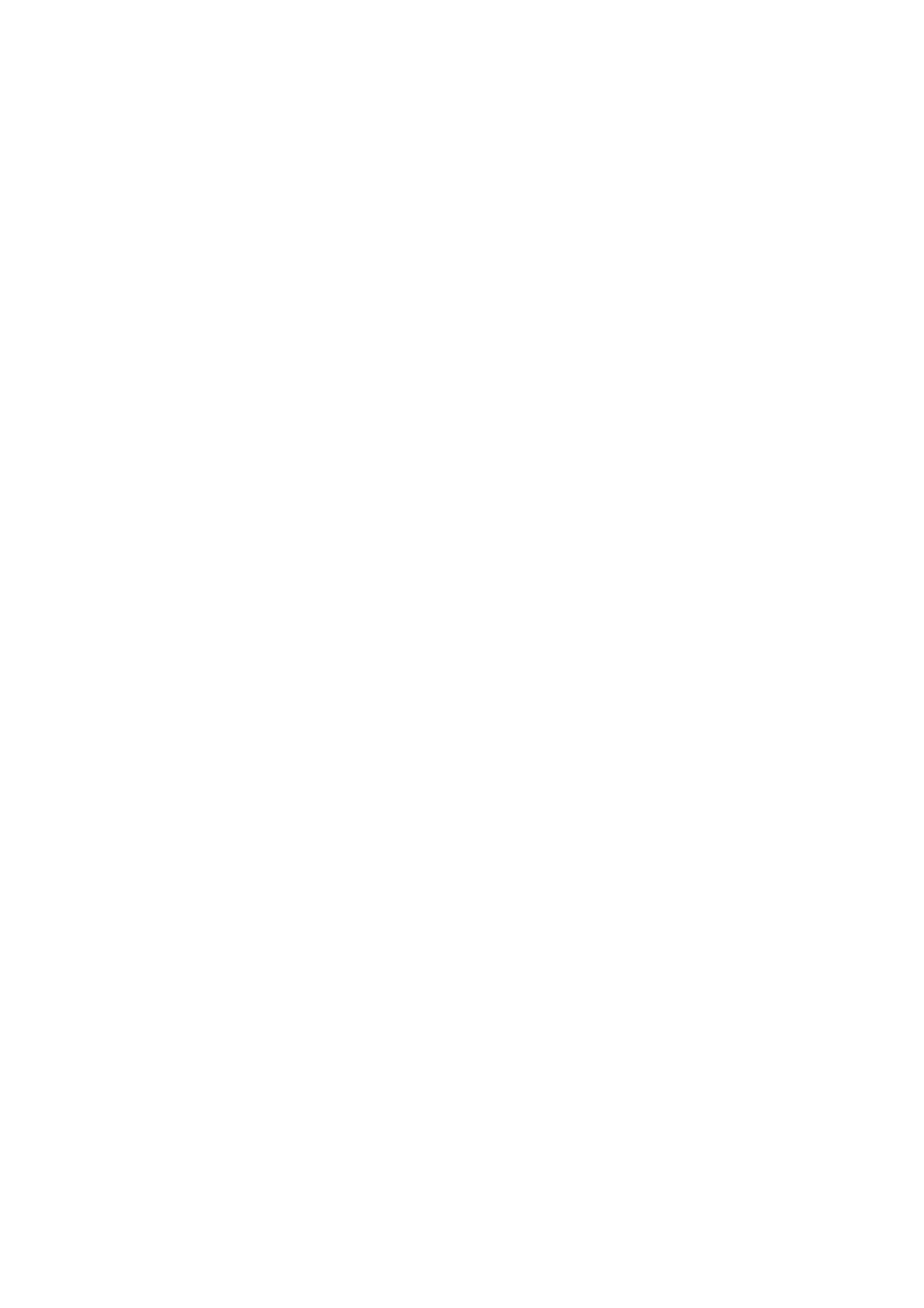# $\square$ Speedglas

# **User manual 3M™ Speedglas™ 100**  $c\epsilon$

The product was examined at the design state by DIN Certco Prüf- und Zertifizierungszentrum, Gartenstraße 133, 73430 Aalen, Germany (Notified body 0196) This product has been produced to comply with the requirements of the Australian Standards AS/NZS 1337:1992 and 1338.1:1992 under an agreed production certification scheme operated during manufacture in accordance with the SAI Global Standards Mark programme.

|                                        | $1 - 7$   |
|----------------------------------------|-----------|
|                                        | $8 - 16$  |
|                                        | $17 - 23$ |
| ® Инструкция по эксплуатации  страница | 24-31     |
|                                        | 32-39     |
|                                        | 40-46     |
|                                        | 47-53     |
|                                        | 54-60     |
|                                        | 61-68     |
|                                        | 69-74     |
|                                        | 75-80     |
|                                        | 81-87     |
| (FI)                                   | 88-94     |
|                                        | 95-100    |
|                                        | 101-107   |
|                                        | 108-114   |
|                                        | 115-121   |
|                                        | 122-129   |
|                                        | 130-136   |
|                                        | 137-143   |
|                                        | 144-150   |
|                                        | 151-157   |
|                                        | 158-164   |
|                                        | 165-171   |
|                                        | 172-179   |
|                                        | 180-187   |
|                                        | 188-194   |
|                                        | 195-202   |
|                                        | 203-208   |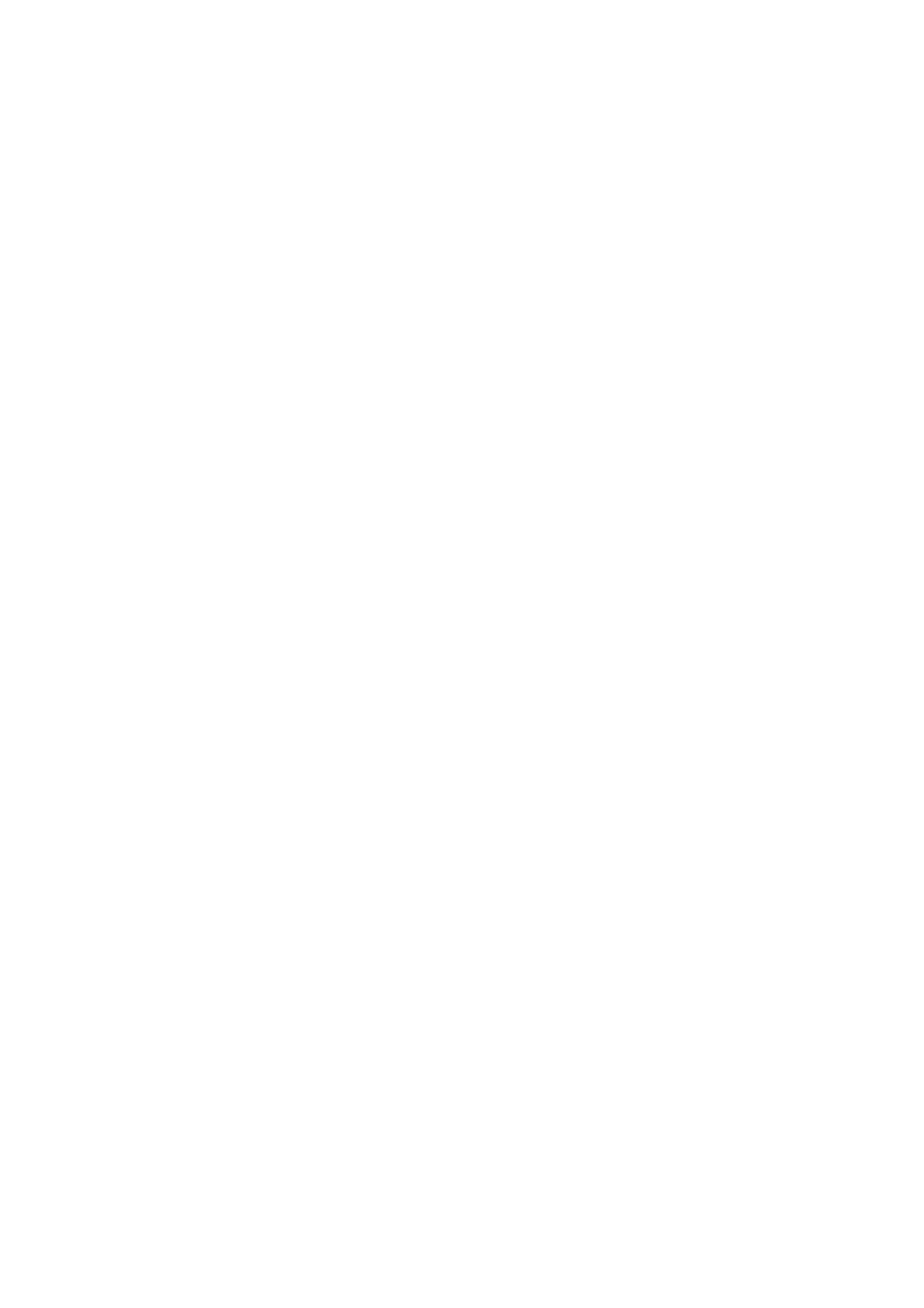

1

# **3M™ Speedglas™ 100 Welding Shield**

#### **BEFORE WELDING**

For your own protection read these instructions carefully before using the Speedglas 100 welding shield.

The complete assembly is illustrated in figure A:1.

Adjust the welding shield according to your individual requirements to reach the highest comfort. (see figure B:1 - B:3).

Shade number should be chosen according to table on page 217.

The Speedglas 100 welding shield gives permanent protection (shade 12 equivalent) against harmful UV- and IR-radiation, regardless of whether the filter is in the light or dark state or whether the auto-darkening function is operational.

Two lithium batteries are used as the power source (3V CR2032).

#### **WARNING!**

- When used in accordance with these user instructions, this product is designed to help protect the wearer's eyes and face from harmful radiation including visible light, ultra-violet radiation (UV), infrared radiation (IR) and sparks and spatter resulting from certain arc welding processes.
- Use of this product in any other application such as laser welding/cutting or gas welding/cutting may result in permanent eye injury and vision loss.
- Do not use any welding product without appropriate training. Read instructions before use.
- Use only with original Speedglas brand spare parts such as inner and outer protection plates according to the part numbers provided in these instructions. The use of substitute components or modifications not specified in these user instructions might impair protection and may invalidate claims under the warranty or cause the shield to be noncompliant with protection classifications and approvals.
- The Speedglas 100 welding shield is not designed for heavy duty overhead welding/cutting operations due to the risk of burns from falling molten metal.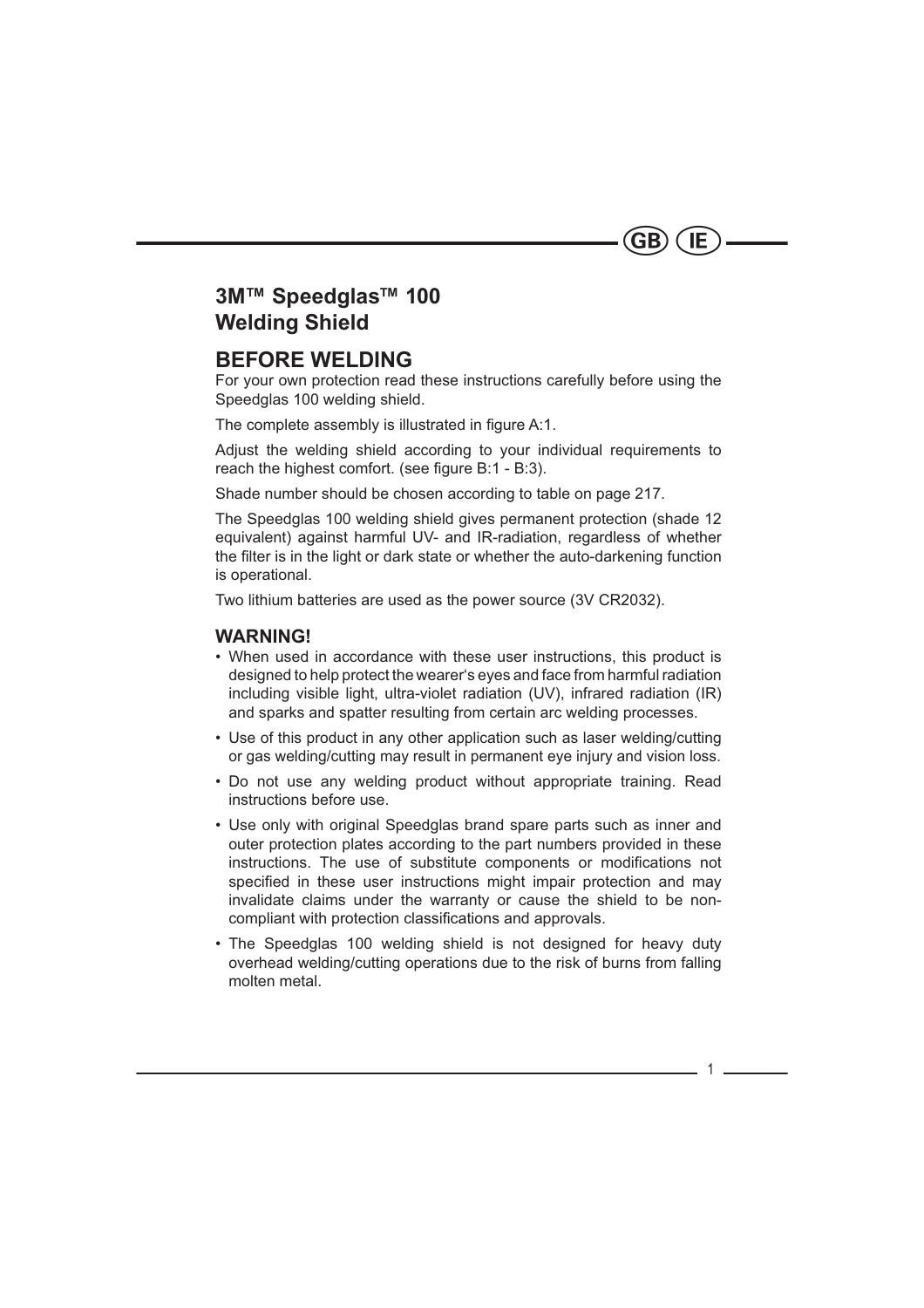

- The manufacturer is not responsible for any modifications to the welding filter or use with welding shields other than the Speedglas 100 welding shield. Protection may be seriously impaired if unsuitable modifications are made.
- Wearers of ophthalmic spectacles should be aware that in the case of severe impact hazards the deformation of the shield might cause the inside of the shield to come into contact with the spectacles creating a hazard for the wearer.

# **APPROVALS**

Speedglas 100 has been shown to meet the Basic Safety Requirements under Article 10 of the European Directive 89/686/EEC and is thus CE marked. The product complies with the harmonized European Standards EN 175, EN 166, EN 169 and EN 379. The product was examined at the design state by DIN Certco Prüf- und Zertifierungszentrum (Notified body number 0196).

#### **Markings**

The welding filter is marked with the shade range and optical classifications.

The following is an example (EN 379):

| 3 / 8-12 3M 1 / 2 / 2 / 3 / EN379 CE        |  |
|---------------------------------------------|--|
| Light shade                                 |  |
| Dark shade(s)                               |  |
| Manufacturer identification                 |  |
| Optical class <sub>----</sub>               |  |
| Diffusion of light class                    |  |
| Variations in Luminous transmittance class- |  |
| Angle dependency class (optional marking) _ |  |
| Certification mark or number of standard_   |  |

*Note!* The above is an example. Valid classification is marked on the welding filter.

The markings on the welding shield and the protection plates, indicate safety class for protection against high speed particles. S stands for the basic requirement for increased robustness, F stands for low energy impact and B stands for medium energy impact.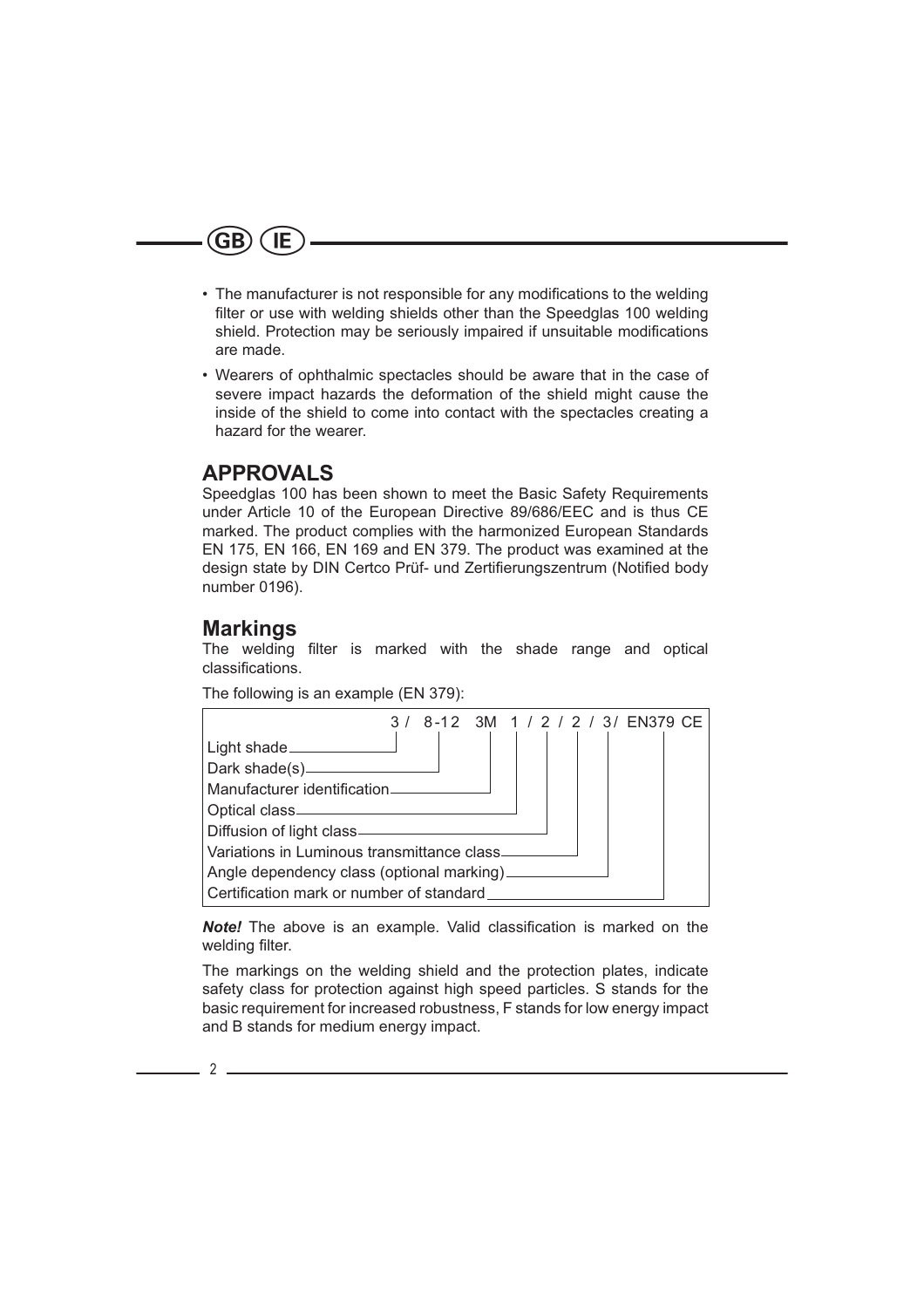If the protection meets the requirements at extremes of temperature (-5°C to +55°C) the marking is completed with the letter T. Additional markings on the product refer to other standards.

 $GB)$  (IE

# **FUNCTIONS**

#### **On/Off**

To activate the welding filter, press the ON/SHADE button. The welding filter automatically turns OFF after 1 hour of inactivity.

The welding filter has two photo sensors (see fig A:2) that react independently and cause the filter to darken when a welding arc is struck. The welding filter may not go to dark position if the sensors are blocked or the welding arc is totally shielded.

Flashing light sources (e.g. safety strobe lights) can trigger the welding filter making it flash when no welding is occurring. This interference can occur from long distances and/or from reflected light. Welding areas must be shielded from such interference.

#### **Shade**

Models Speedglas 100S-10 and Speedglas 100S-11 have a fixed dark shade where no setting is required.

Model Speedglas 100V has selectable dark shade settings. Five different Shade Number settings, 8-12, are available in the dark state. In order to see the current Shade Number setting, momentarily press the ON/SHADE button. To select another Shade Number, press the ON/SHADE button repeatedly while the LED indicators on the display are flashing. Move the flashing LED to the desired Shade Number.

In all welding processes the arc should only be viewed with the recommended dark shade. See table page 217.



3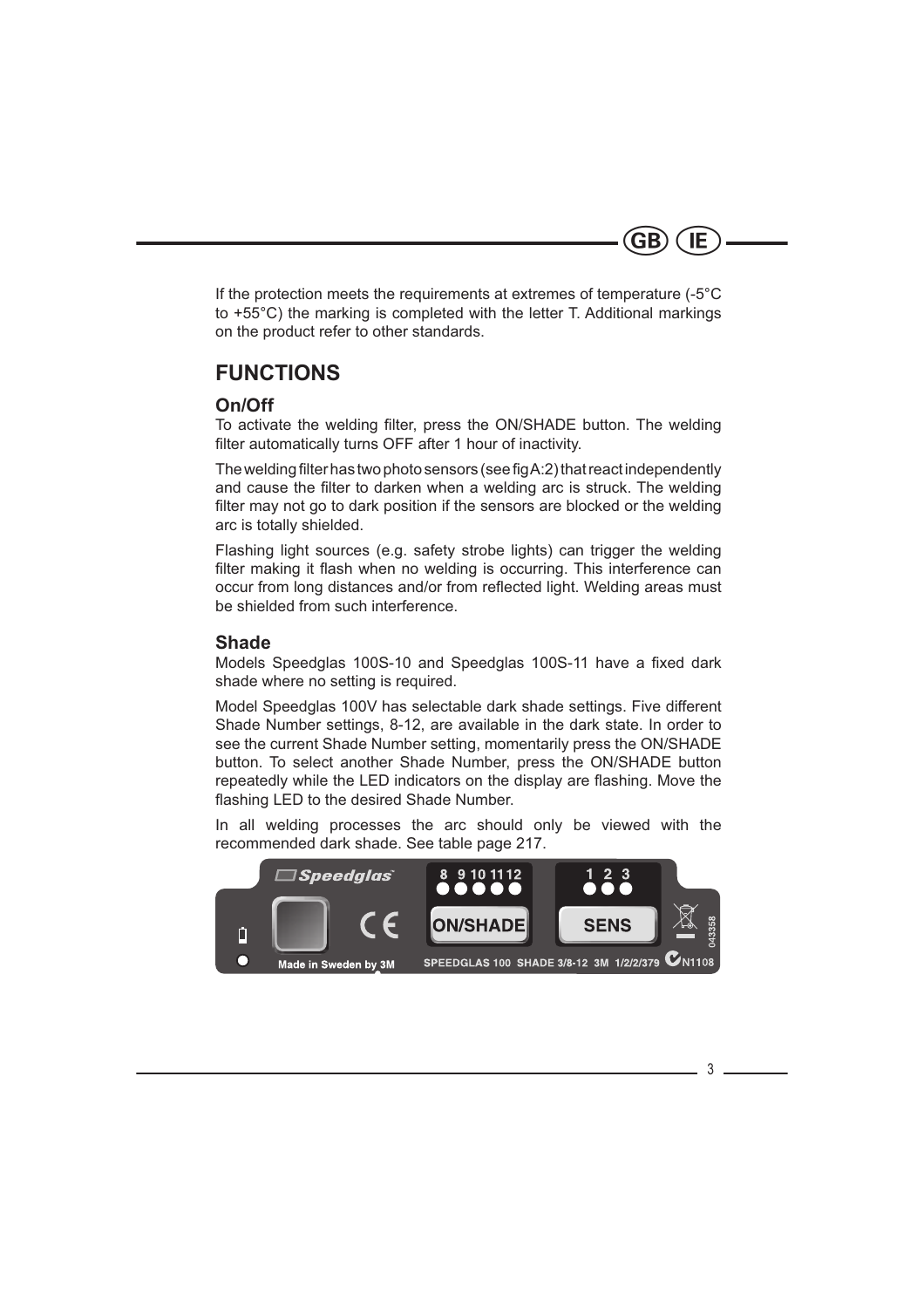# **Sensitivity setting (Speedglas 100V only)**

The sensitivity of the photo detector system (which responds to the light from the welding arc) can be adjusted to accommodate a variety of welding methods and workplace conditions. In order to see the current sensitivity setting, momentarily press the SENS button. To select another setting, press the SENS button repeatedly until the LED shows the desired setting.

| <b>Position 1</b> | Least sensitive setting. Used if there is interference<br>from other welders' arcs in the vicinity. |
|-------------------|-----------------------------------------------------------------------------------------------------|
| <b>Position 2</b> | Normal position. Used for most types of welding<br>indoors and outdoors.                            |
| <b>Position 3</b> | Position for welding with low current or with stable<br>welding arcs. (eg TIG welding)              |

If the filter does not darken during welding as desired, increase the sensitivity until the welding filter switches reliably. Should the sensitivity be set too high, the filter may remain in the dark state after welding is complete due to ambient light. In this case, adjust the sensitivity downward to a setting where the welding filter both darkens and lightens as desired.

#### **Low battery indicator**

The batteries should be replaced when the low battery indicator flashes or LEDs do not flash when the buttons are pressed.

# **WARNING**

 $(GB)$  ( IE

Should the Speedglas 100 welding shield fail to switch to the dark state in response to an arc, stop welding immediately and inspect the welding filter as described in these instructions. Continued use of a welding filter that fails to switch to the dark state may cause temporary vision loss. If the problem cannot be identified and corrected, do not use the welding filter, contact your supervisor, distributor or 3M for assistance.

# **MAINTENANCE**

4

#### **Replacement of outer protection plate.**

Remove front frame. (see figure C:1)

Remove the used outer protection plate and place the new outer protection plate on the welding filter. (see figure C:2)

Front frame must always be used (see figure C:3).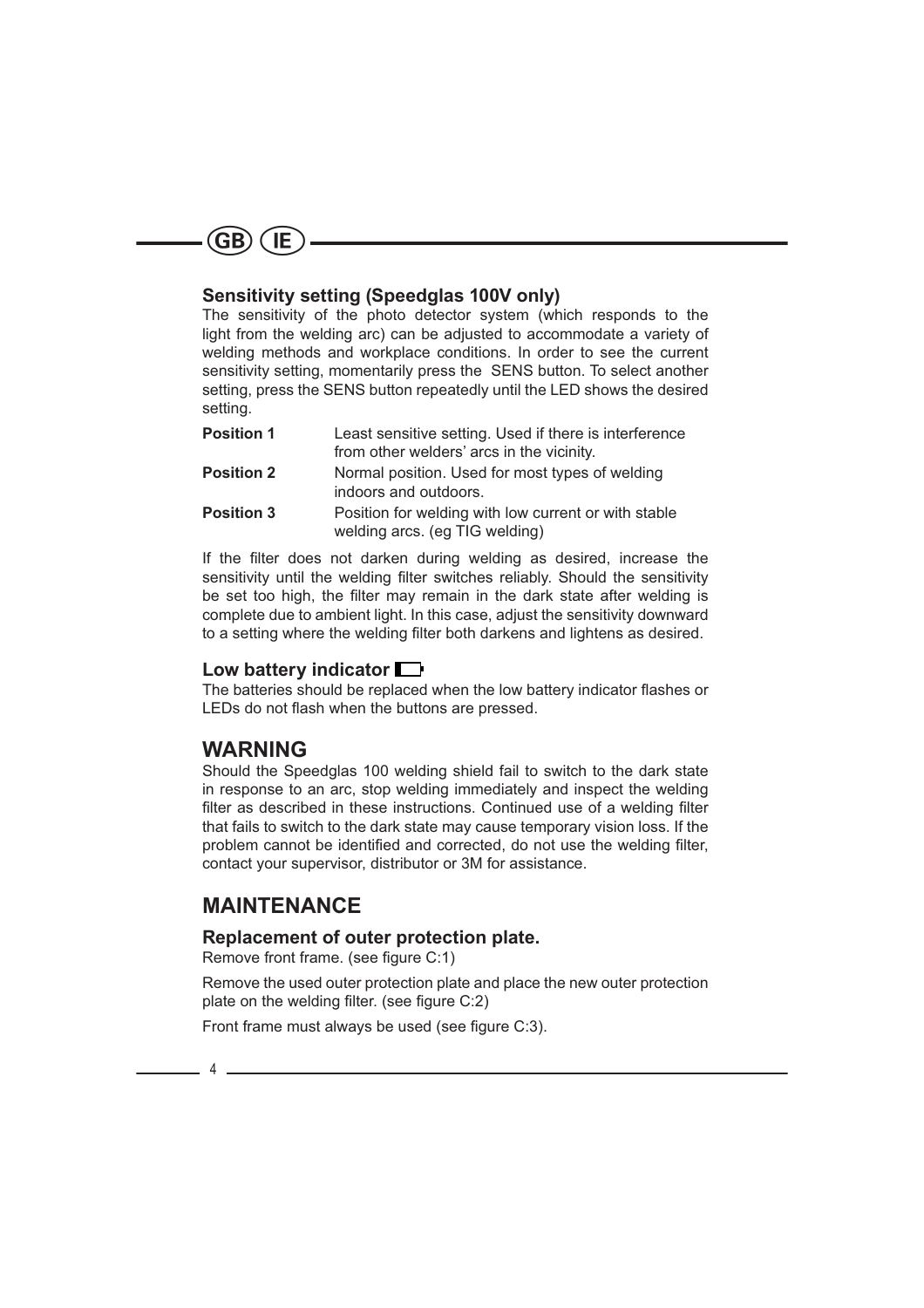

#### **Replacement of welding filter**

The welding filter can be removed and replaced according to figure E:1 -  $E:4.$ 

#### **Replacement of inner protection plate**

The used inner protection plate is removed as illustrated in figure D:1. The new inner protection plate should be mounted after the protective film is removed as illustrated in figure D:2.

Magnifying lens (accessory) mounting (see figure D:3).

#### **Replacement of batteries**

The welding filter must be removed from the welding shield to access the battery compartment (see figure E:1-E:4). Take out the battery holder (use a small screwdriver if necessary). Insert new batteries in the battery holder according to figure G:1. Slide the battery holder into the welding filter until it snaps in position. Note that all settings will be reset to the original manufacturing setting.

#### **Replacement of headband**

The headband can be replaced according to figure F:1-F:2.

#### **CAUTION**

The used batteries/worn out product parts should be disposed of according to local regulations. The welding filter should be disposed of as electronic waste.

#### **Temperature range**

The recommended operating temperature range for the product is -5°C to +55°C. Store in a clean and dry environment, temperature range -30°C to +70°C and relative humidity less than 90%.

#### **Inspection**

The sensors (see fig A:2) on the welding filter must be kept clean and uncovered at all times for correct function.

To check that the electronics and buttons are working, press the buttons and the LED indicators will flash.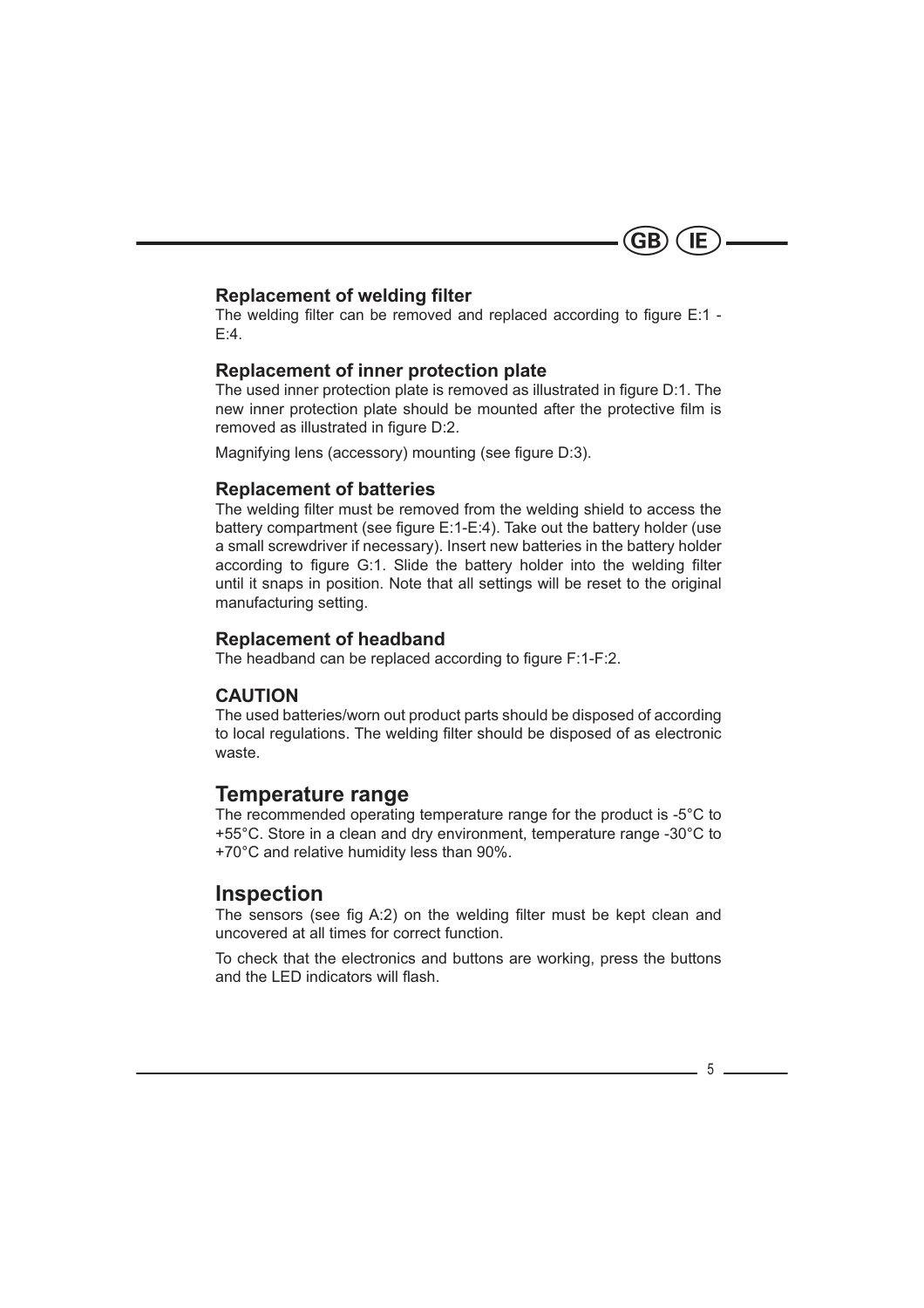# $(GB)$  ( IE

#### **WARNING**

- Carefully inspect the complete Speedglas 100 welding shield assembly before each use. Check for cracks in the shield and look for light leaks. Cracked, pitted or scratched filter glass or protection plates reduce vision and can seriously impair protection. All damaged components should be replaced immediately.
- To avoid damage to the product do not use solvents for cleaning. Clean the welding filter and protection plates with a lint-free tissue or cloth. Clean the welding shield with a mild detergent and lukewarm water. Do not immerse in water or spray directly with liquids.
- The welding shield is heat resistant and approved against standard requirements for flammability but can catch fire or melt in contact with open flames or very hot surfaces. Keep the shield clean to minimize this risk.
- Materials that come into contact with skin may cause allergic reactions to susceptible persons.

## **Parts List 3M™ Speedglas™ 100**

## **Part no. Description**

#### **Spare parts**

- 75 11 10 SPEEDGLAS 100 Shield with SPEEDGLAS 100S-10 Auto darkening welding filter Single shade 3/10
- 75 11 11 SPEEDGLAS 100 Shield with SPEEDGLAS 100S-11 Auto darkening welding filter Single shade 3/11
- 75 11 20 SPEEDGLAS 100 Shield with SPEEDGLAS 100V Auto darkening welding filter Variable shade 3/8-12
- 75 11 00 SPEEDGLAS 100 Shield
- 75 00 10 SPEEDGLAS 100S-10 Auto darkening Welding Filter Single shade 3/10
- 75 00 11 SPEEDGLAS 100S-11 Auto darkening Welding Filter Single shade 3/11
- 75 00 20 SPEEDGLAS 100V Auto darkening Welding Filter Variable 3/8-12
- 75 11 90 SPEEDGLAS 100 Shield without headband
- 77 20 00 SPEEDGLAS 100 front frame
- 70 50 10 Headband including assembly parts
- 70 60 00 Mounting details for headband
- 73 10 00 Battery cover

 $-6-$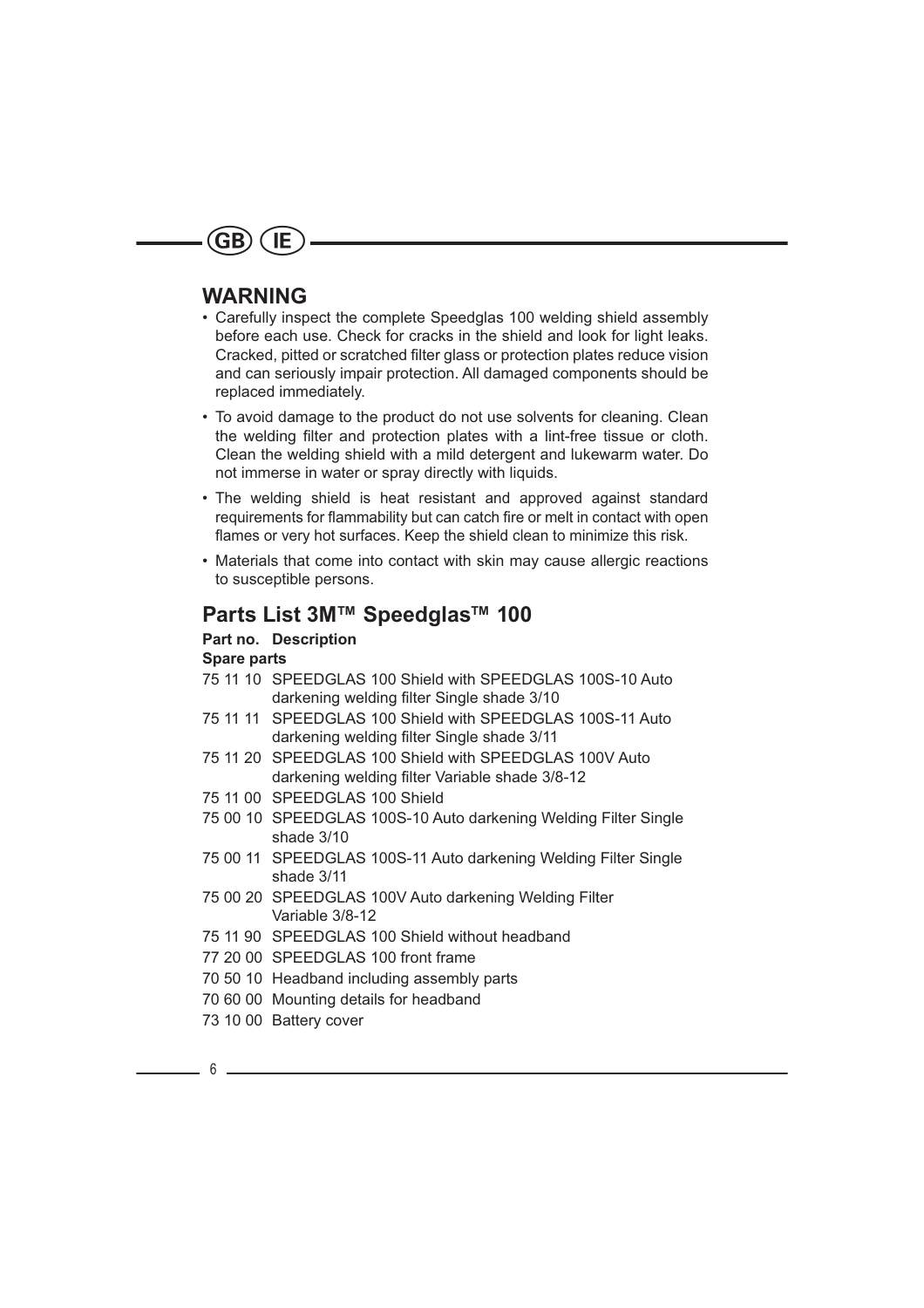

#### **Consumables**

- 77 60 00 SPEEDGLAS 100 Outer protection plate standard pkg of 10
- 77 70 00 SPEEDGLAS 100 Outer protection plate scratch resistant pkg of 10
- 77 70 70 SPEEDGLAS 100 Outer protection plate heat resistant pkg of 10
- 16 75 20 Sweatband, in towelling, purple, 2 pcs
- 16 80 10 Sweatband, in fleece, brown, 1 pcs
- 42 80 00 Inner protection plate pkg of 5 plate marking 42 02 00
- 42 80 20 Inner protection plate +1 shade pkg of 5
- 42 80 40 Inner protection plate +2 shade pkg of 5
- 42 20 00 Battery pkg of 2

#### **Accessories**

- 16 40 05 Ear and neck protection in leather (3 parts)
- 16 90 01 Neck protection in TecaWeld
- 16 91 00 Hood neck/head in TecaWeld
- 17 10 17 SPEEDGLAS 100 holder for magnifier
- 17 10 20 Magnifying Lens 1.0
- 17 10 21 Magnifying Lens 1.5
- 17 10 22 Magnifying Lens 2.0
- 17 10 23 Magnifying Lens 2.5
- 17 10 24 Magnifying Lens 3.0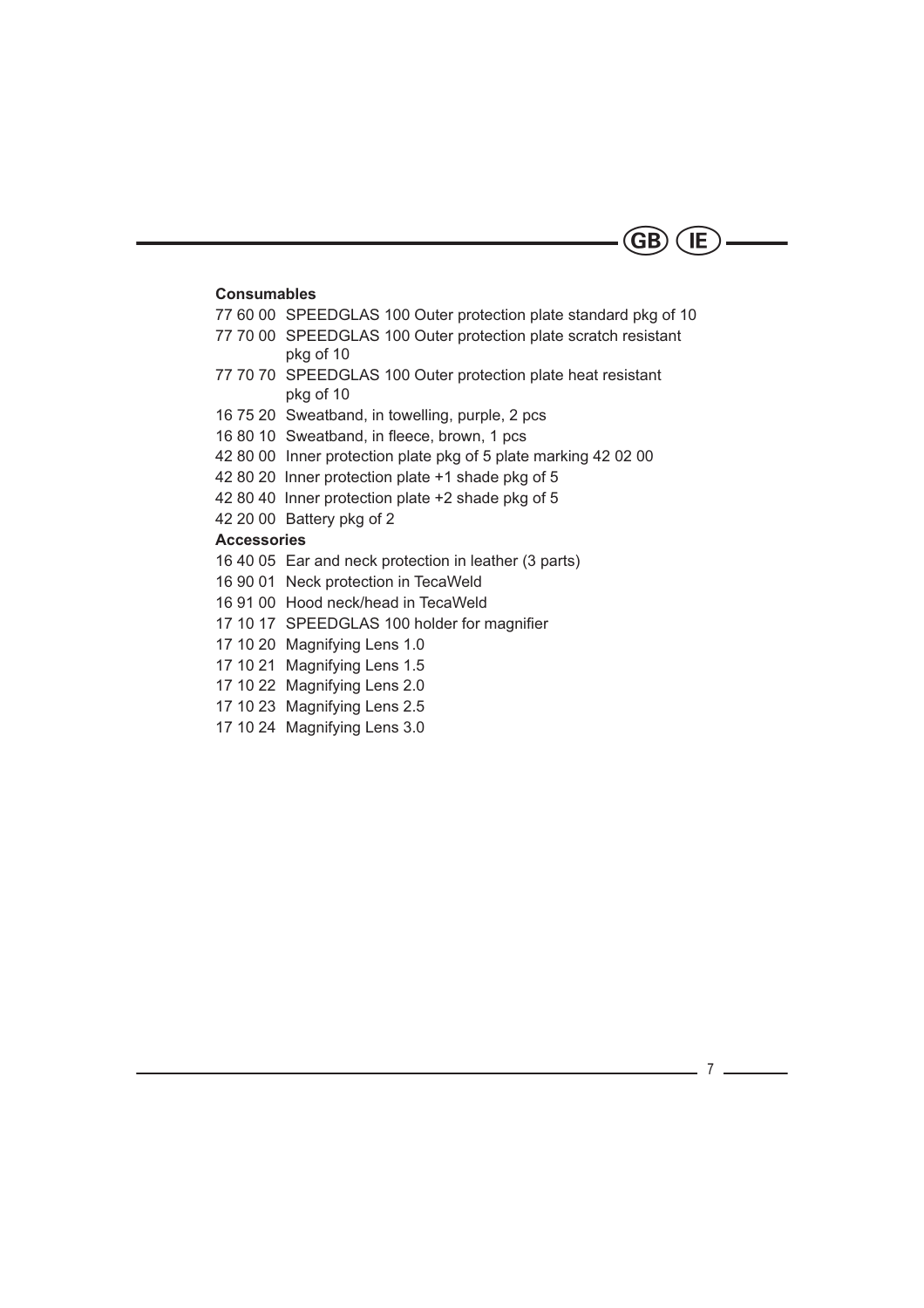# **Bedienungsanleitung zum Schweißerkopfteil 3M™ Speedglas™ 100**

#### **VOR DEM EINSATZ**

**DE** 

Bitte lesen Sie vor dem ersten Einsatz des Produktes unbedingt die Bedienungsanleitung des Speedglas 100 Schweißerkopfteils. Die Nichtbeachtung dieser Anweisungen und Warnhinweise sowie die unsachgemäße Verwendung dieses Produktes können zu lebensgefährlichen Verletzungen oder gravierenden Materialschäden führen, die eventuelle Gewährleistungs- oder Haftungsansprüche nichtig machen.

Alle Informationen zur Montage finden Sie am Ende dieser B edienungsanleitung, Abbildung A:1.

Um einen höchstmöglichen Tragekomfort zu erreichen, stellen Sie sich das Kopfteil nach Ihren individuellen Bedürfnissen ein. Alle Details zur Einstellung des Kopfteils finden Sie in den Abbildungen B:1 - B:3.

Stellen Sie sich die Tönung gemäß der Tabelle auf der Seite 217 ein.

Der Speedglas 100 Automatikschweißfilter schützt vor gesundheitsschädigender UV- und IR-Strahlung. Es handelt sich um einen permanenten Schutz (Tönungsstufe 12), unabhängig davon, ob die Elektronik ein- oder ausgeschaltet ist und ob die Kassette sich in der Helloder Dunkelstufe befindet.

Zwei auswechselbare Lithiumbatterien dienen als Energiequelle (3V CR2032).

#### **VORSICHTSMAßNAHMEN!**

- Das vorliegende Kopfteil bietet einen geprüften Augen- und Gesichtsschutz gegenüber gefährlichen Strahlen (UV und IR Strahlung), Funken und Splittern, wie sie bei den meisten Lichtbogenschweiß verfahren entstehen, wenn es gemäß der vorliegenden Bedienungsanleitung eingesetzt wird.
- Das vorliegende Kopfteil darf nicht zum Laserschweißen oder Laserschneiden eingesetzt werden. Der Einsatz in solchen Bereichen kann zu schweren, bleibenden Augen- und Gesichtsverletzungen bis hin zum Verlust des Augenlichtes führen!
- Das Kopfteil sollte nur nach ausführlicher Einweisung durch eine fachkundige Person eingesetzt werden. Beachten Sie zusätzlich auf jeden Fall die vorliegende Bedienungsanleitung.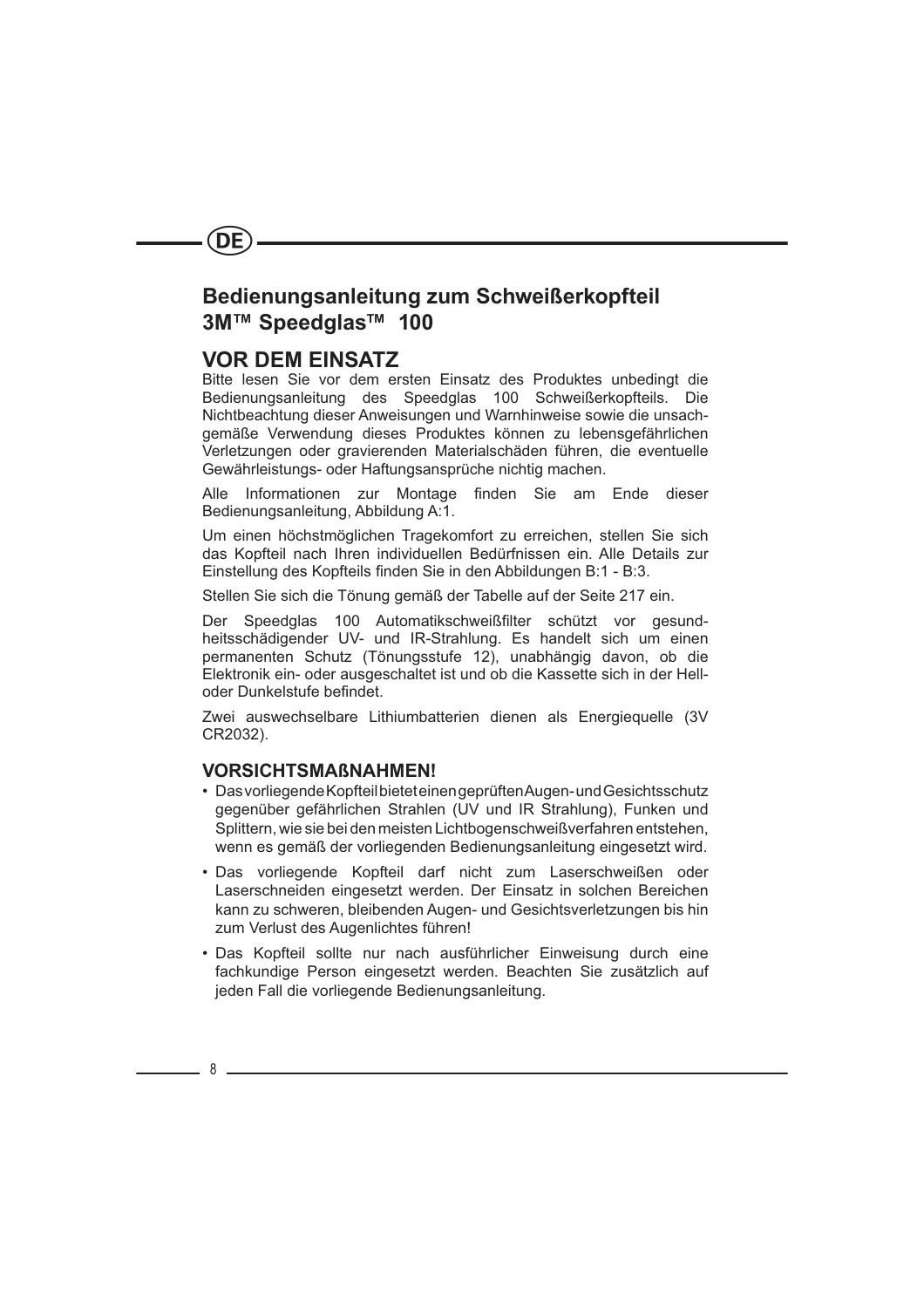- Ändern oder modifizieren Sie die Schutzausrüstung niemals. Sollten Teile ausgetauscht werden müssen, benutzen Sie ausschließlich originale 3M Ersatz- und Zubehörteile, z.B. äußere und innere Vorsatzscheibe gemäß der vorliegenden Bedienungsanleitung. Die Nichtbeachtung dieser Anweisungen sowie die unsachgemäße Verwendung dieses Produktes können zu lebensgefährlichen Verletzungen oder gravierenden Materialschäden führen, die eventuelle Gewährleistungs- oder Haftungsansprüche nichtig machen.
- Das vorliegende Schweißerkopfteil sollte nicht zum Überkopf-Schweißen und -Schneiden eingesetzt werden. Hier besteht eine Verletzungsgefahr durch das Herabfallen der Metallschmelze.
- Der Hersteller übernimmt keinerlei Haftung für jegliche Veränderung am Schweißfilter sowie für den Einbau des Filters in ein anderes Kopfteil als das, das in dieser Bedienungsanleitung beschrieben ist. Die Schutzfunktion kann durch solche, nicht vom Hersteller vorgegebenen Veränderungen, reduziert oder ganz eliminiert werden.
- Wird unter dem Schweißerkopfteil eine Korrekturbrille getragen, so ist auf folgendes zu achten:

Tritt von außen eine Stoßenergie auf das Kopfteil, kann sich dieses so nach innen verformen, dass dadurch die Korrekturbrille aus der gewählten Position gebracht oder sogar beschädigt werden kann. Hierdurch besteht eine potenzielle Verletzungsgefahr für den Träger des Kopfteils.

#### **ZULASSUNGEN**

Das vorliegende Kopfteil entspricht den grundlegenden Sicherheitsanforderungen der Artikel 10 und 11B der EG-Richtlinie 89/686 und ist mit dem CE-Zeichen gekennzeichnet. Das Produkt entspricht den Vorgaben der EN175, EN166, EN169 und EN379. Das Produkt wurde in der Konstruktionsphase von folgendem Prüfinstitut getestet:

DIN Certco Prüf- und Zertifizierungszentrum (0196).

#### **Kennzeichnung**

Jedes Produkt ist mit dem entsprechenden Schutzstufenbereich gekennzeichnet. Vergewissern Sie sich, dass vor dem Beginn des Schweißvorganges die richtige Schutzstufe eingestellt wurde. Die Klassifizierung für den Augenschutz erfolgt gem. EN379.

DE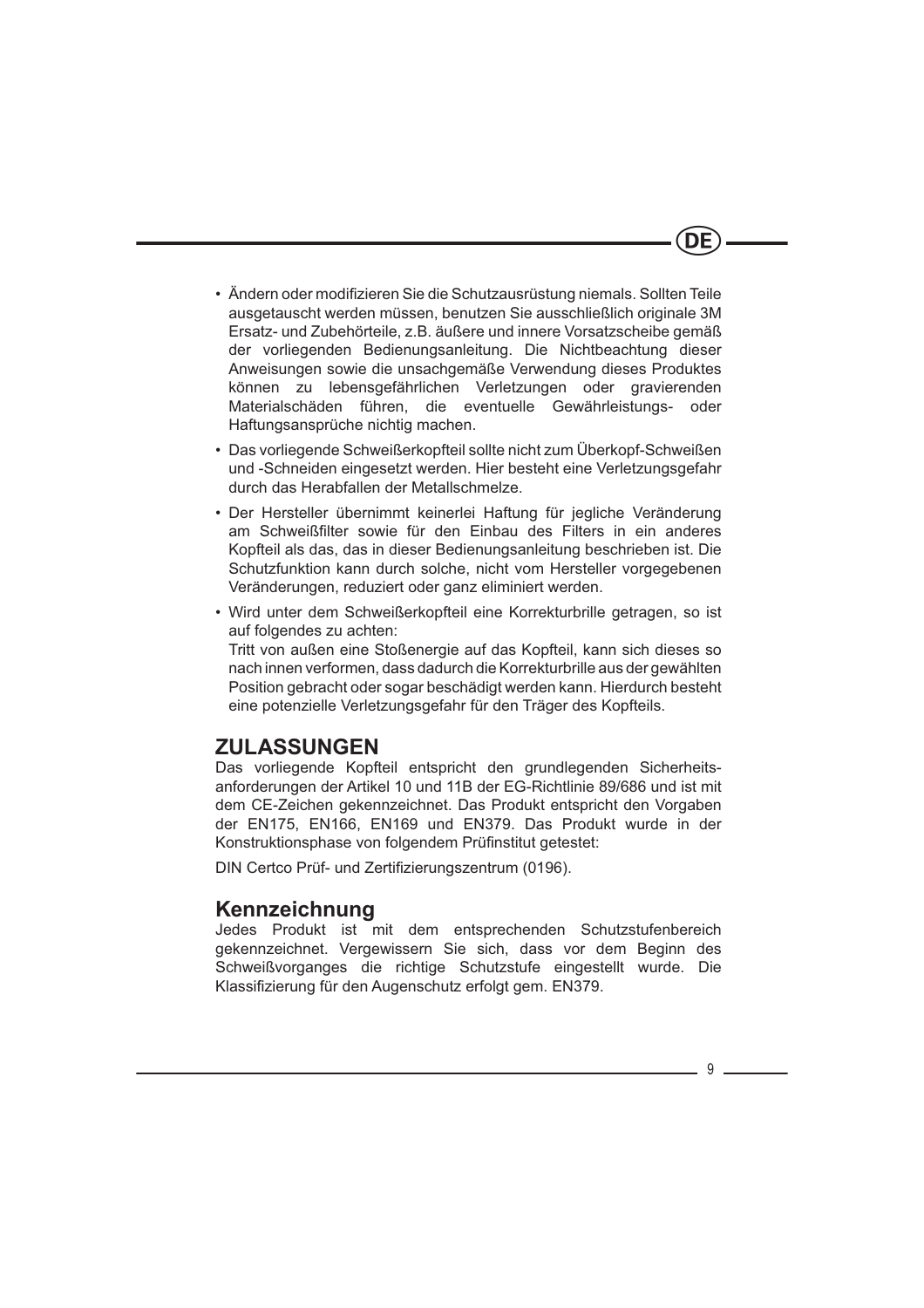|                                                   | 8-12 3M 1 / 2 / 2 / 3 / EN379 CE |  |  |  |  |
|---------------------------------------------------|----------------------------------|--|--|--|--|
| Hellstufe ——————                                  |                                  |  |  |  |  |
| Dunkelstufe(n) _______________                    |                                  |  |  |  |  |
| Kennbuchstabe des Herstellers _____               |                                  |  |  |  |  |
|                                                   |                                  |  |  |  |  |
| Streuklasse <u>______________________________</u> |                                  |  |  |  |  |
| Homogenitätsklasse ____________                   |                                  |  |  |  |  |
| Klasse der Winkeleigenschaften -                  |                                  |  |  |  |  |
| Zertifizierungszeichen oder Nummer der Prüfnorm - |                                  |  |  |  |  |

*Achtung!* Bei den Ausführungen in der Tabelle handelt es sich um ein Beispiel. Die jeweils gültige Kennzeichnung finden Sie auf dem Produkt.

Das Kopfteil sowie die äußere Vorsatzscheibe sind mit Kennbuchstaben gekennzeichnet, welche die Schutzklasse gegen mechanische Festigkeit bzw. Stoßenergie (umherfliegende Teile) angeben.

"S" steht für erhöhte mechanische Festigkeit (5,1 m/s), "F" steht für niedrige Stoßenergie (45 m/s) und "B" steht für mittlere Stoßenergie (120 m/s). Wenn die Schutzausrüstung zusätzlich die Anforderungen an extreme Temperaturen (-5°C bis +55°C) erfüllt, ist diese außerdem mit dem Kennbuchstaben T gekennzeichnet. Davon abweichende Kennzeichnungen beziehen sich auf andere Sicherheitsstandards.

# **FUNKTION**

DF

#### **Ein/Aus (ON/OFF)**

Zum Einschalten des Schweißfilters drücken Sie bitte die Taste "ON/ SHADE". Der Schweißfilter schaltet sich automatisch nach einer Stunde wieder aus, wenn er nicht genutzt wird.

Der Schweißfilter ist mit zwei Fotosensoren (s. Abb.A2) ausgerüstet, die unabhängig voneinander reagieren und zur automatischen Abdunkelung führen, sobald der Lichtbogen gezündet wird. Wenn der Schweißfilter nicht automatisch abdunkelt, kann es daran liegen, dass die Sensoren verschmutzt sind oder der Lichtbogen verdeckt ist, also für die Sensoren nicht zu registrieren ist.

Blinkende Lichtquellen (z.B. Warnlampen) können die Elektronik des Schweißfilters irritieren und zu einem Flackern der Kassette führen. Solche störenden Einflüsse sollten vor der Schweißarbeit identifiziert und eliminiert werden.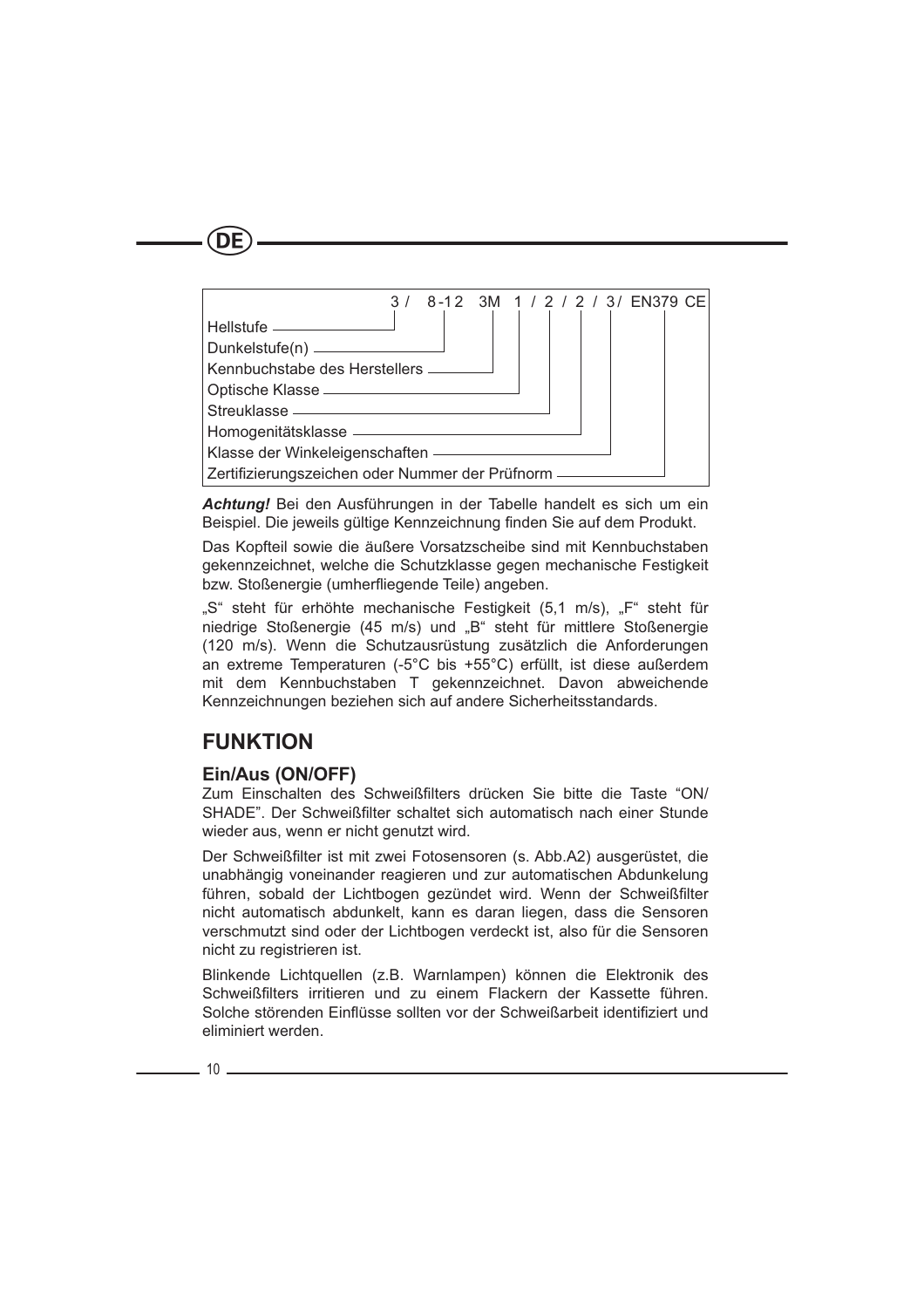#### **Schutzstufe / Tönung (Shade)**

Die Schweißfilter Speedglas 100S-10 und 100S-11 haben eine fest definierte Dunkelstufe, die keine weitere Einstellung benötigen.

Der Schweißfilter Speedglas 100V hat verschiedene Tönungsstufen (8-12), die je nach Schweißverfahren eingestellt werden können. Zur Ermittlung der aktuell eingestellten Schutzstufe drücken Sie bitte die Taste "ON/ SHADE". Eine blinkende Leuchte im Display zeigt die eingestellte Schutzstufe an. Zum Ändern der Schutzstufe drücken Sie erneut die Taste "ON/SHADE", solange die Leuchte blinkt. Drücken Sie die Taste "ON/SHADE" sooft, bis die von Ihnen gewünschte Schutzstufe durch die Leuchte im Display angezeigt wird.

Bei allen Schweißprozessen sollte darauf geachtet werden, dass die Auswahl der Schutzstufe entsprechend der Intensität des Lichtbogens vorgenommen wird (s. Seite 217).



#### **Einstellung der Empfindlichkeit (Sensitivity) – Nur beim Speedglas 100V**

Die Einstellung der Detektorempfindlichkeit (Umschalten des Filters von der Hell- auf die Dunkelstufe) erfolgt über die Taste "Sensitivity". Durch die Einstellung der Detektorempfindlichkeit kann man den Schweißfilter an die verschiedensten Schweißverfahren und Arbeitsumgebungen optimal anpassen. Zur Ermittlung der aktuell eingestellten Empfindlichkeit drücken Sie bitte die Taste "SENS". Eine blinkende Leuchte im Display zeigt die eingestellte Empfindlichkeit an. Zum Ändern der Empfindlichkeit drücken Sie erneut die Taste "SENS", solange die Leuchte blinkt. Drücken Sie die Taste "SENS" sooft, bis die von Ihnen gewünschte Empfindlichkeit durch die Leuchte im Display angezeigt wird.

DE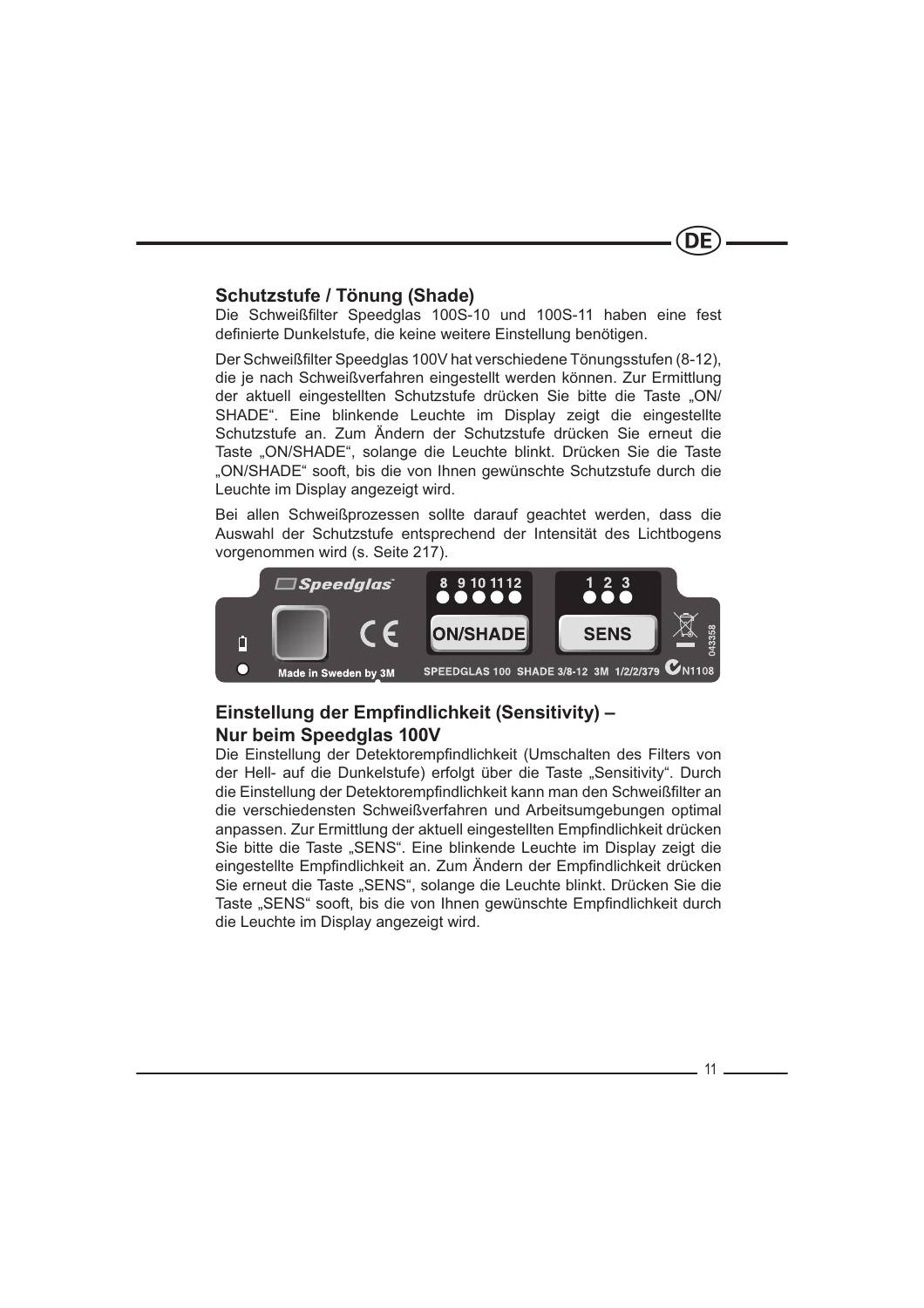| <b>Position 1</b> | Etwas unempfindlicher als die Normalstellung. Bei<br>störenden Lichteinflüssen, z.B. durch einen zweiten<br>Schweißer in unmittelbarer Nähe.                       |
|-------------------|--------------------------------------------------------------------------------------------------------------------------------------------------------------------|
| <b>Position 2</b> | Normalstellung. Für die weitaus meisten<br>Schweißarbeiten in Innenräumen sowie im Freien.                                                                         |
| <b>Position 3</b> | Stellung für Niedrig-Ampere-Schweißen. Für<br>Schweißarbeiten, bei denen geringe Stromstärken<br>und / oder ein hochgetakteter Lichtbogen vorliegt<br>(z. B. WIG). |

Sollte sich der Schweißfilter nach Zündung des Lichtbogens nicht automatisch abdunkeln, erhöhen Sie die Sensorempfindlichkeit in einzelnen Schritten, bis der Filter für das jeweilige Schweißverfahren zuverlässig abdunkelt. Sollte der Schweißfilter nach der Schweißtätigkeit nicht automatisch in die Hellstufe umschalten, ist die Sensorempfindlichkeit zu hoch gewählt. In diesen Fällen reduzieren Sie die Sensorempfindlichkeit in einzelnen Schritten bis der Filter, je nach Schweißverfahren, automatisch abdunkelt und automatisch wieder in die Hellstufe umschaltet.

#### **"Low Battery" Anzeige**

Die Batterien des Filters müssen ausgetauscht werden, wenn die "Low Battery" Anzeige blinkt bzw. wenn die LED-Leuchte im Display nicht mehr blinkt, wenn die Einstellknöpfe betätigt werden.

#### **ACHTUNG**

**DF** 

Sollte der Schweißfilter nicht automatisch abdunkeln sobald der Lichtbogen gezündet wurde, unterbrechen Sie die Arbeit und ergründen Sie die Ursache der Fehlfunktion, wie in dieser Bedienungsanleitung beschrieben. Der dauerhafte Gebrauch eines fehlerhaften Blendschutzfilters kann zu Irritationen bis hin zum vorübergehenden Verlust des Augenlichtes führen. Wenn Sie den Fehler nicht beheben können, wenden Sie sich bitte an Ihre Sicherheitsfachkraft oder an die Anwendungstechnik der Abteilung Arbeits- und Personenschutz Ihrer lokalen 3M Niederlassung.

# **WARTUNG**

#### **Austausch der äußeren Vorsatzscheibe**

Nehmen Sie die Frontabdeckung ab. (Abb. C:1)

Entfernen Sie die gebrauchte Vorsatzscheibe und setzen Sie die neue Vorsatzscheibe auf den Schweißfilter. (Abb. C:2)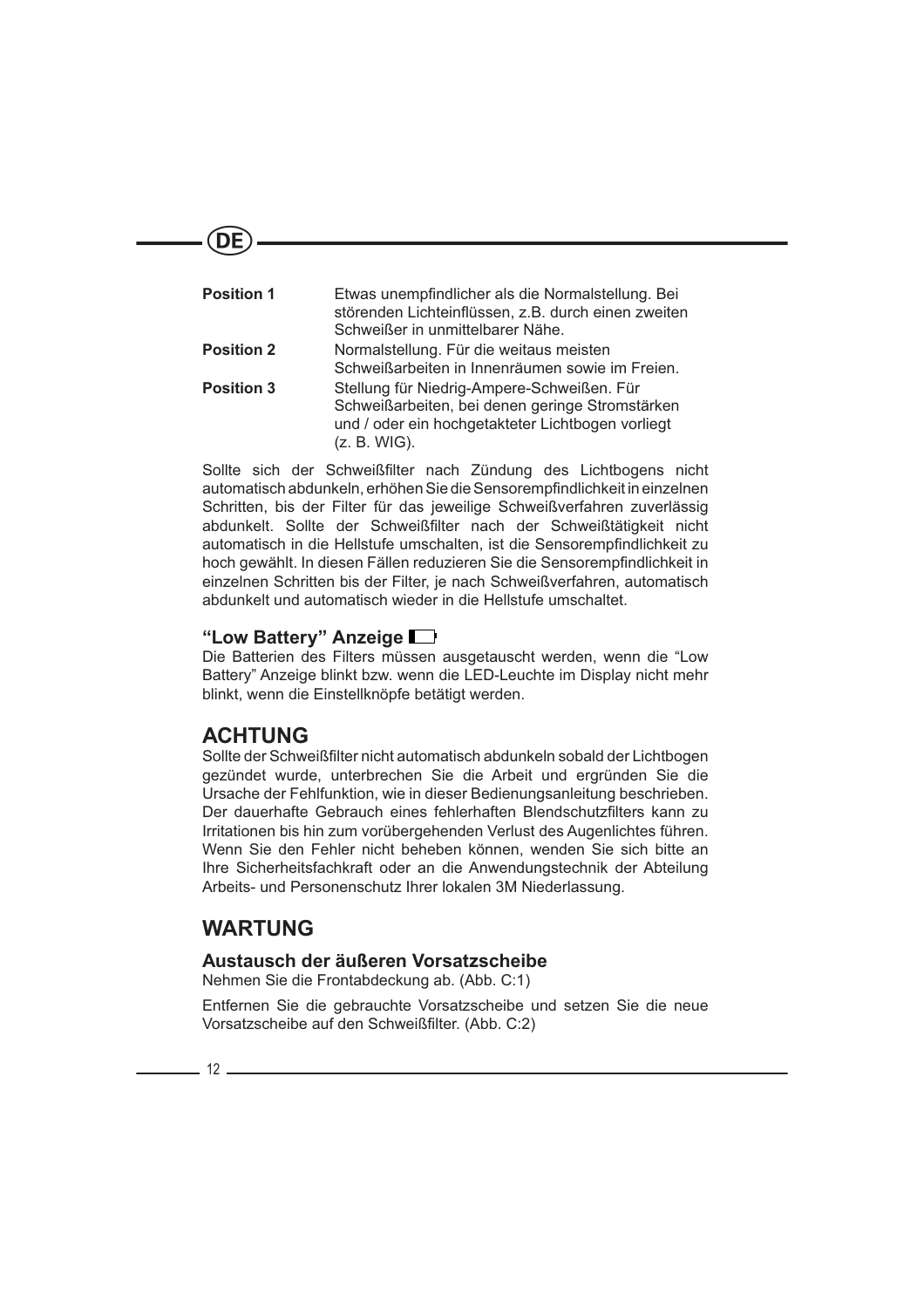Das Schweißerkopfteil darf nur mit eingesetzter Frontabdeckung eingesetzt werden. (Abb. C:3).

#### **Austausch des Schweißfilters**

Der Schweißfilter wird aus dem Kopfteil aus- bzw. eingebaut, wie in den Abb. E:1 - E:4 beschrieben.

#### **Austausch der inneren Vorsatzscheibe**

Die innere Vorsatzscheibe wird vom Schweißfilter genommen, wie in der Abb. D:1 beschrieben. Ziehen Sie die Schutzfolie von beiden Seiten der inneren Vorsatzscheibe ab und setzen Sie diese dann, wie in Abb. D:2 beschrieben, in den Schweißfilter.

Wenn Sie die optional erhältlichen Vergrößerungslinsen nutzen möchten, setzen Sie diese bitte ein, wie in Abb. D:3 beschrieben.

#### **Austausch der Batterien**

Um die Batterien des Schweißfilters auszutauschen, muss der Schweißfilter aus dem Kopfteil genommen werden. Ziehen Sie den Batteriehalter aus dem Schweißfilter (wenn nötig, nehmen Sie einen kleinen Schraubendreher zur Hilfe). Legen Sie die neuen Batterien in die Batteriehalter, wie in Abb. G:1 beschrieben. Schieben Sie den Batteriehalter wieder in den Schweißfilter, bis dieser einrastet.

*Achtung:* Nach dem Batteriewechsel werden alle Einstellungen des Schweißfilters auf die ursprüngliche Werkseinstellungen zurückgesetzt.

#### **Austausch des Kopfbandes**

Bitte tauschen Sie das Kopfband aus, wie in den Abb. F:1 und F:2 beschrieben.

#### **Achtung**

Entsorgen Sie die gebrauchten Batterien sowie die ausgetauschten Verschleiß- und Zubehörteile ordnungsgemäß nach den lokal gültigen Bestimmungen.

#### **Temperaturbereich**

Der empfohlene Arbeitstemperaturbereich für das Schweißerkopfteil liegt zwischen -5°C und +55°C. Das Kopfteil sollte in trockener und sauberer Umgebung gelagert werden, Temperaturbereich zwischen -30°C und +70°C sowie einer relativen Luftfeuchtigkeit kleiner 90%.

DF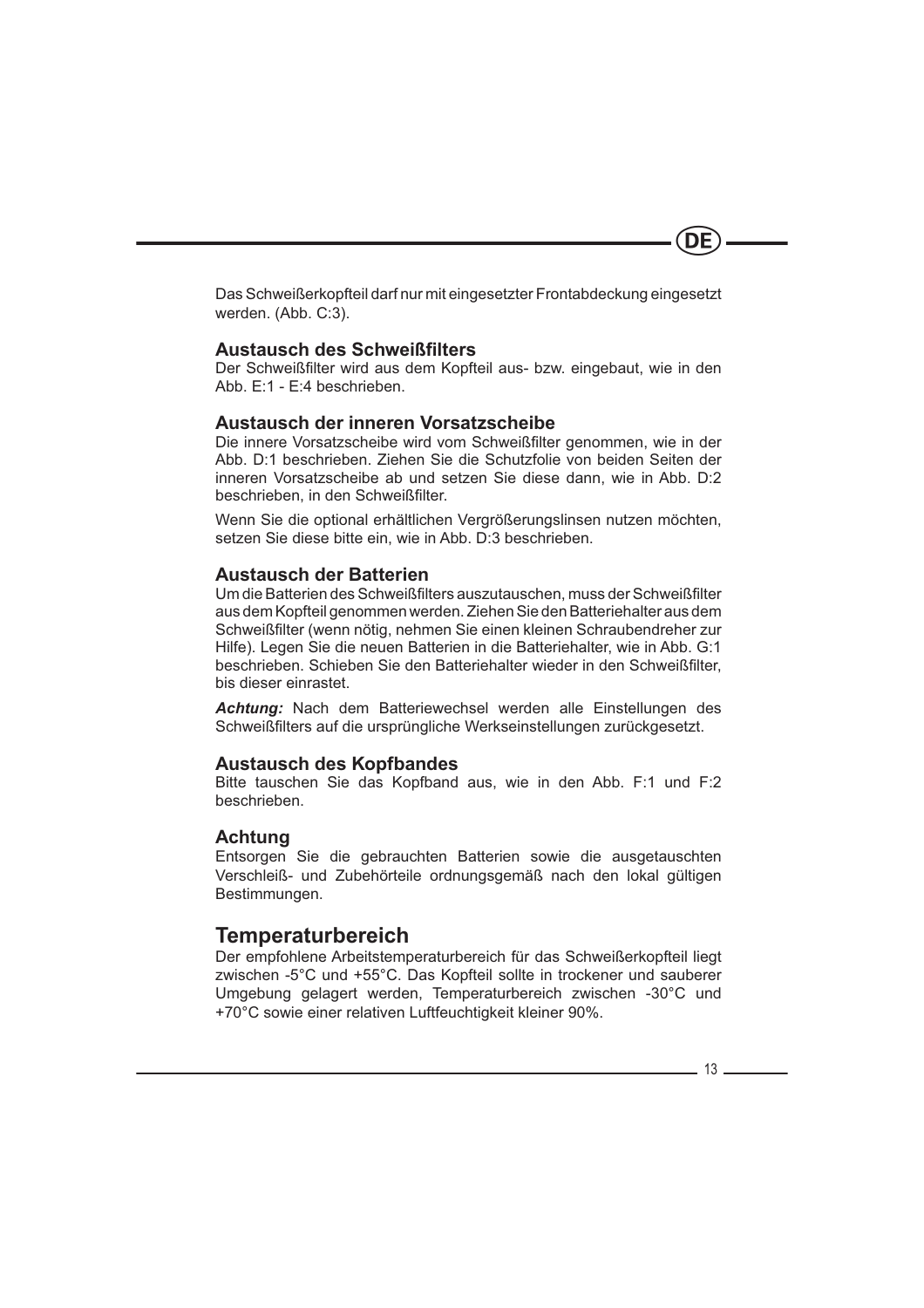# **Funktionsüberprüfung**

**DE** 

Die Sensoren (Abb. A:2) des Filters müssen sauber und frei gehalten werden, nur dann kann eine optimale Funktion erreicht werden. Zur Funktionsprüfung der Elektronik drücken Sie die Knöpfe auf dem Bedienfeld. Die LED-Leuchten müssen blinken.

#### **VORSICHTSMAßNAHMEN**

- Überprüfen Sie das Kopfteil sorgfältig vor jedem Einsatz. Gerissenes, unebenes oder zerkratztes Filterglas / Vorsatzscheibe vermindert die Sicht und reduziert, bzw. eliminiert die Schutzwirkung der Ausrüstung. Alle verschlissenen oder defekten Teile müssen umgehend durch originale 3M Ersatzteile ersetzt werden.
- Vor der Reinigung des Kopfteils muss der Schweißfilter entfernt werden. Um eine Beschädigung des Kopfteils auszuschließen, benutzen Sie zur Reinigung niemals Lösemittel. Reinigen Sie Schweißfilter und Vorsatzscheiben mit einem fusselfreien Tuch. Reinigen Sie das Kopfteil mit einer lauwarmen Seifenlösung. Tauchen Sie das Kopfteil niemals komplett unter Wasser und vermeiden Sie ein direktes Einsprühen des Kopfteils mit Flüssigkeit.
- Das Schweißerkopfteil ist hitzebeständig und nach Prüfstandard gegen Entflammbarkeit geprüft. Das Produkt kann sich jedoch, in Kontakt mit offener Flamme oder sehr heißen Oberflächen verformen, bzw. schmelzen. Halten Sie das Kopfteil stets sauber um dieses Risiko zu minimieren.
- Bei empfindlichen Personen kann der Hautkontakt mit dem Kopfteil zu allergischen Reaktionen führen.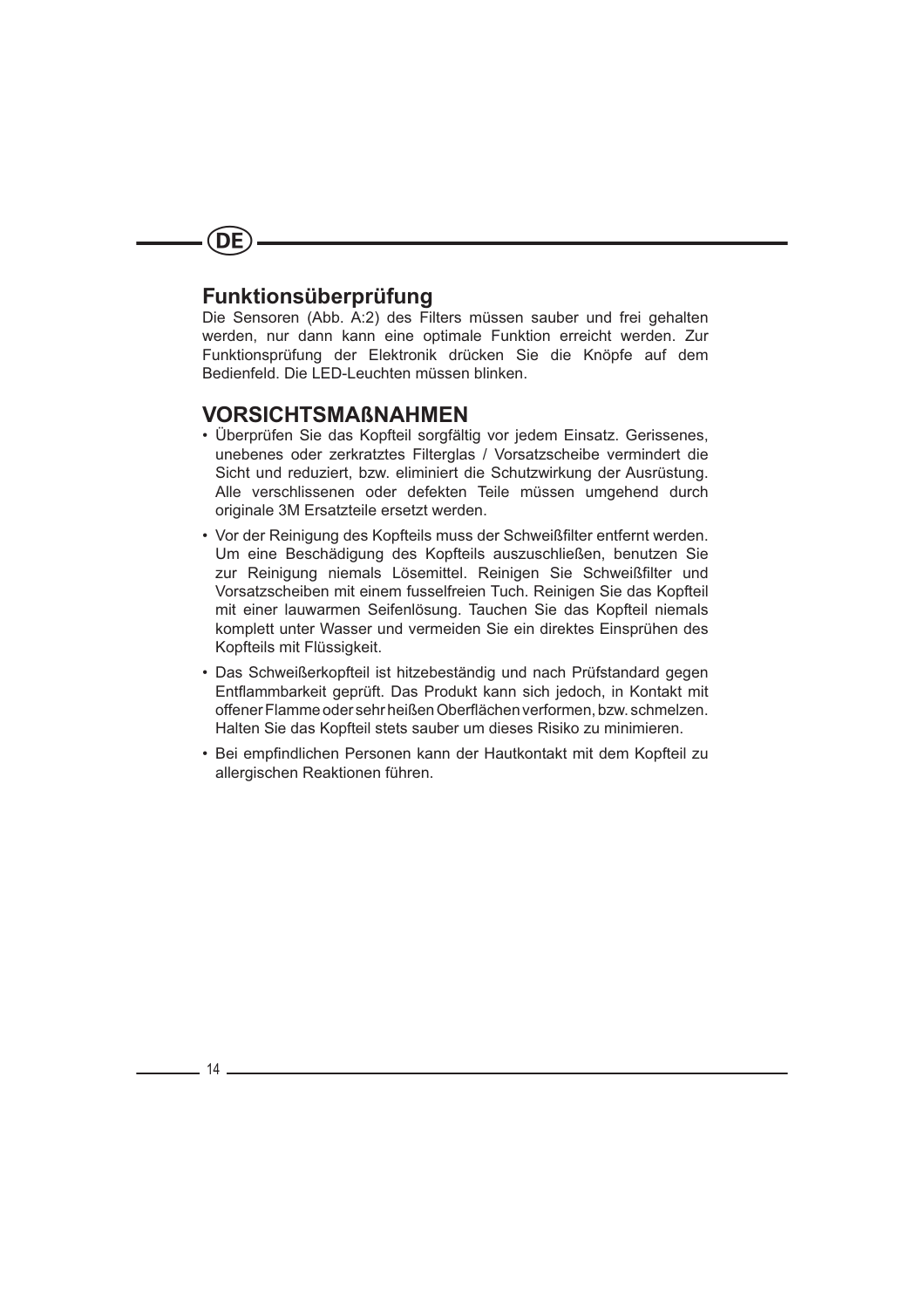# **3M™ Ersatz- und Zubehörteile für Speedglas™ 100 Teile-Nr. Beschreibung**

#### **Ersatzteile**

- 75 11 10 SPEEDGLAS 100 Kopfteil mit SPEEDGLAS 100S-10 Automatisch abdunkelnder Schweißfilter 3/10
- 75 11 11 SPEEDGLAS 100 Kopfteil mit SPEEDGLAS 100S-11 Automatisch abdunkelnder Schweißfilter 3/11
- 75 11 20 SPEEDGLAS 100 Kopfteil mit SPEEDGLAS 100V Automatisch abdunkelnder Schweißfilter 3/8-12
- 75 11 00 SPEEDGLAS 100 Kopfteil
- 75 00 10 SPEEDGLAS 100S-10 Automatisch abdunkelnder Schweißfilter 3/10
- 75 00 11 SPEEDGLAS 100S-11 Automatisch abdunkelnder Schweißfilter 3/11
- 75 00 20 SPEEDGLAS 100V Automatisch abdunkelnder Schweißfilter 3/8-12
- 75 11 90 SPEEDGLAS 100 Kopfteil, ohne Kopfband
- 77 20 00 SPEEDGLAS 100 Frontabdeckung
- 70 50 10 Kopfband incl. Befestigungsteilen
- 70 60 00 Befestigungsteile für Kopfband
- 73 10 00 Batteriefach

#### **Verschleißteile**

- 77 60 00 SPEEDGLAS 100 Äußere Vorsatzscheibe, standard, Pack à 10 Stück
- 77 70 00 SPEEDGLAS 100 Äußere Vorsatzscheibe, kratzfest, Pack à 10 Stück
- 77 70 70 SPEEDGLAS 100 Äußere Vorsatzscheibe, hitzebeständig, Pack à 10 Stück
- 16 75 20 Schweißband, Frottee, Pack à 2 Stück
- 16 80 10 Schweißband aus Fleecestoff, braun, Pack à 2 Stück
- 42 80 00 Innere Vorsatzscheibe, Pack à 5 Stück, gekennzeichnet als 42 02 00
- 42 80 20 Innere Vorsatzscheibe +1 Tönung, Pack à 5 Stück
- 42 80 40 Innere Vorsatzscheibe +2 Tönung, Pack à 5 Stück
- 42 20 00 Batterien, Pack à 2 Stück

(DE)